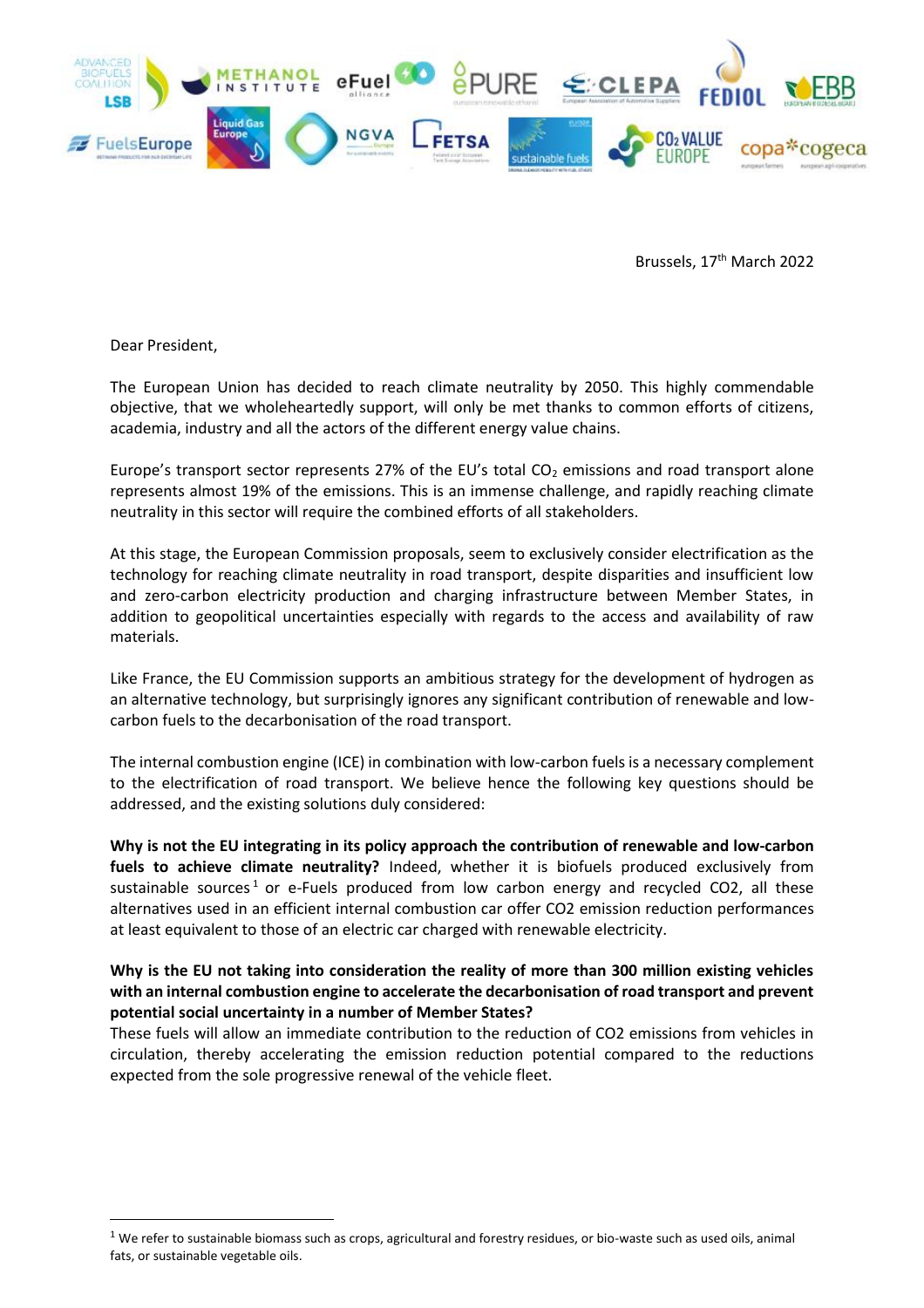

**Why would the EU take the risk of losing 500,000 jobs in the European automotive value chain by banning the internal combustion engine instead of progressively phasing out fossil fuels and replacing these through the uptake of renewable and low-carbon fuels in all modes of transports?**  The internal combustion engine, even more in its hybrid version, is a necessary complement to the electrification of road transport and its future, conditional to the use of renewable and low-carbon fuels, will be a profitable strategy in the long term. The ICE's production and integration in vehicles is part of the wider automotive assembly industry, responsible for a large share of the EU's total employment. The latest engines meet the most stringent standards in terms of emissions of pollutants: real-driving emissions tests carried out with renewable and low-carbon fuels demonstrate that emissions are well below the limit values set by the EU.

## **Why would the EU give up its technology and industrial leadership on internal combustion engine for the benefit of other regions such as China where technology openness remains the leading principle?**

The signatories of this letter are concerned – but remain committed. We represent millions of jobs in the EU and France in the broader automotive value chain, in particular carmakers, suppliers, and all the businesses related to road transport.

## **Why we require long term regulatory visibility and predictability for the inclusion and use of renewable and low-carbon fuels in the energy mix for transport?**

Scaling up the production of renewable and low-carbon fuels will require massive investments from the full industrial value chain and the investors community.

Industry needs a strategic framework of interdependent and coherent policies, building and going further than what the Renewable Energy Directive (RED) can achieve. Of course, the RED for transport so far has focused mainly on road transport. But now the strategy for road transport is exclusively driven by the Commission's tank-to-wheel vehicle CO2 policy, which by design is unable to recognise any biogenic or circular carbon.

## **Why the actors of the road transport value chain urgently recommend introducing a methodology for the accounting of renewable and low-carbon fuels in the CO2 emission standards for new cars and vans?**

Turning our back on the existing successes of renewable fuels policies in road transport, is not a wise move. We strongly believe that only a strategic approach, that takes a long-term view of the need for large volumes of fuel for aviation and maritime in the long term, and recognises a significant role in road transport in the medium term, complementary to the key technologies of electrification, and also hydrogen, will drive Europe towards success.

This scheme, voluntary in nature, allows automotive manufactures to sell vehicles like hybrids even beyond 2035, while guaranteeing their climate neutrality. Also, customers would benefit of a broader range of carbon neutral and affordable mobility options.